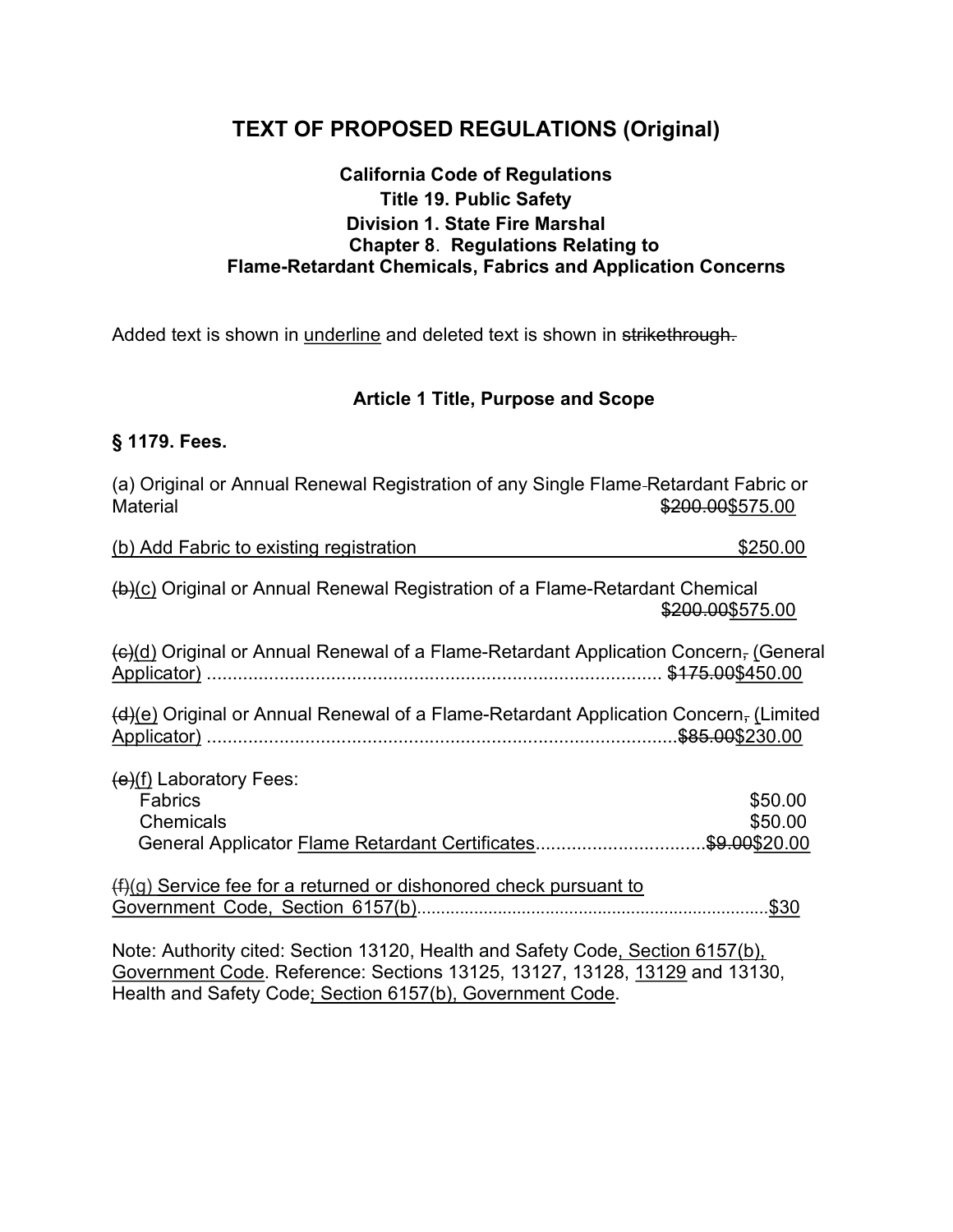### § 1179.1. Forms.

(a) The following forms in the format developed by the Office of the State Fire Marshal, which are hereby incorporated by reference, shall be used when applying for a Flame Retardant Registration or General and Limited Concern License.

(1) Application for Decorative Materials Registration - Fabric FR-1 (REV. 5/2021) (2) Application for Decorative Materials Registration - Chemical FR-2 (REV. 5/2021) (3) Application for General Applicator FR-3 (REV. 5/2021) (4) Application for Limited Applicator FR-4 (REV. 5/2021)

NOTE: Authority cited: Section 13120, Health and Safety Code. Reference: Sections 13125,13127,13128, and 13130 Health and Safety Code.

## § 1179.2 Application Submittal.

(a) Applications shall be made in writing on forms available by the State Fire Marshal, or through the electronic application and payment process "GOVmotus Fire", located on the State Fire Marshal website: https://osfm.fire.ca.gov. Every registration and license fee required in accordance with the provisions of Section 13127 of the Health and Safety Code shall be paid in legal tender, or credit card, or electronic fund transfer, or by money order, or postal note, or valid check made payable to the "CAL FIRE – OSFM". Fee shall accompany each application for registration and license as prescribed in Section 1179.

(b) Application, fee, with or without sample, shall be mailed as follows:

- (1) For regular mail (application package) send to: CAL FIRE - Office of the State Fire Marshal Cashiers Unit – Flame Retardant Program P.O. Box 997446 Sacramento, CA 95899-7446
- (2) For shipping address, FED EX, UPS, etc., send to: ATTN: Cashier's Unit – Flame Retardant Program CAL FIRE - Office of the State Fire Marshal 710 Riverpoint Court West Sacramento, CA 95605

(c) For submittal through the Office of the State Fire Marshal electronic application process "GOVMotus Fire", the required sample shall be mailed to the address prescribed under (b)(2). 1179.3 Registration Renewal Period and Registration Fee.